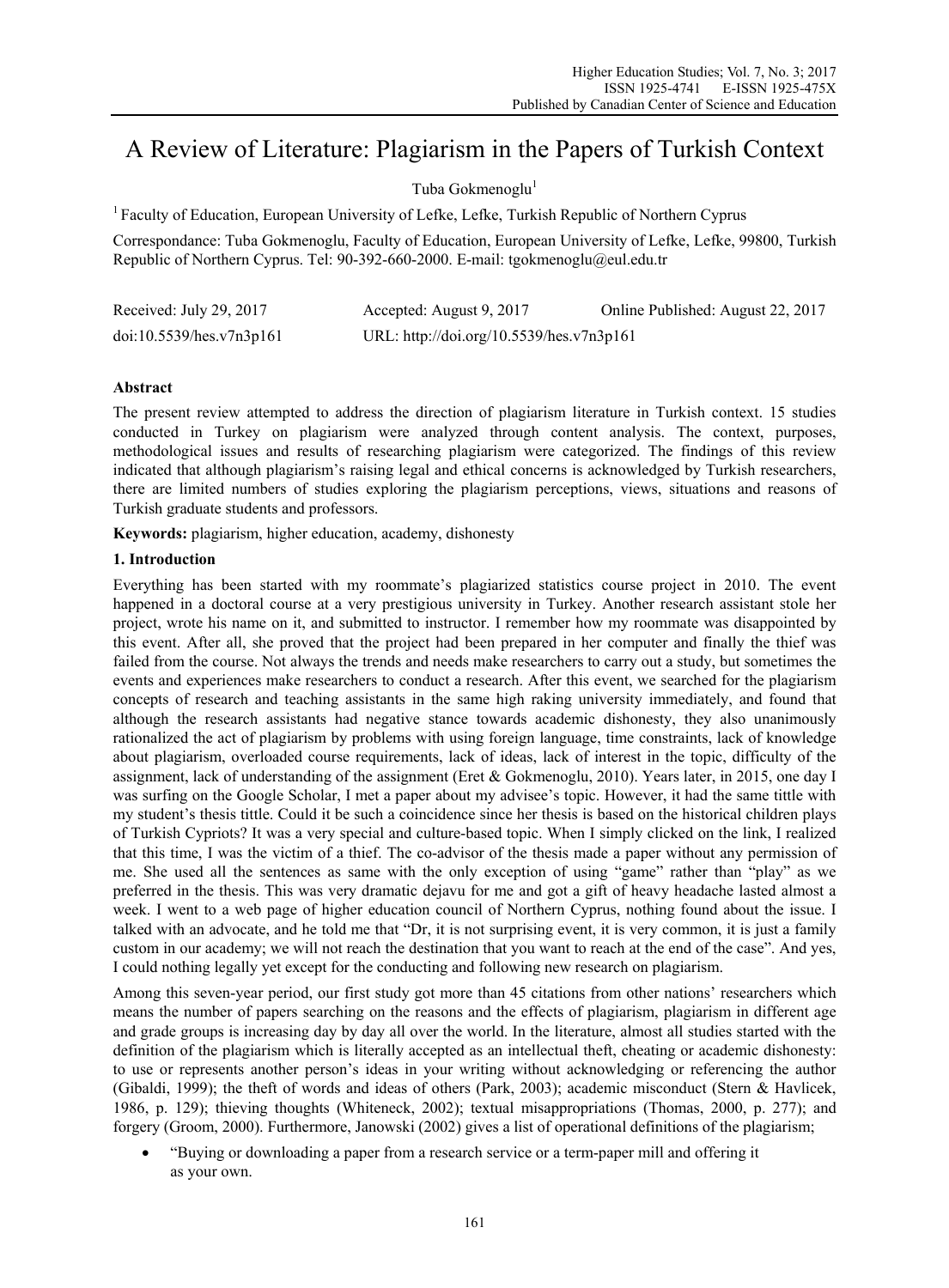- Turning in another student's work, with or without that student's knowledge, as your own.
- Copying any portion of another's work without proper acknowledgment.
- Copying material from a source and supplying proper documentation, but leaving out quotations marks or failing to indent properly.
- Paraphrasing ideas and language from a source without proper documentation (p. 26)."

If the word "plagiarism" searched on the Google, millions of pages to be found, this may show how it is a hot topic today. It is obvious that the issue was also very popular in history. Park (2003) states that "copying from other writers is probably as old as writing itself" (p. 473). The history of plagiarism goes back to ancient Romes; they had used the word "plagiarius" in the sense of kidnapper, seducer, plunderer, and from the word "plagium" had been used as kidnapping, and from "plaga" snare, net, from "p(e)lag"; flat, spread out 5.500 years ago (Plagiarism, n. d.).

As it can be inferred from the Janowski's (2002) list of definitions, the concept of plagiarism differs from the cheating as regards the intention of acting; plagiarism can be happened both deliberately and inadvertently opposing to the cheating which is a deliberate action (Devlin & Gray, 2007). This deliberate or inadvertent action is appeared among different education level of students which are at kindergarten (Olson & Shaw, 2011; Yang, Shaw, Garduno, & Olson, 2014); secondary school students (Kam, Hue, & Cheung, 2017); undergraduate students (Arhin & Jones, 2009; Ashworth, Bannister, & Thorne, 1997; Gullifer & Tyson, 2014; Scanlon & Neumann, 2002), and graduate students (Baty, 2001; Love & Simmons, 1998; Morgan & Thomson, 1997). Years ago, Paldy (1996) argues this and points as "won't go away" (p. 1). It has been almost 21 years since Paldy argued and it has not gone away yet. Rather, it is growing day by day and problem consists of many types of acts. Well-known originality checking service Turnitin (2015) conducted a survey with 879 higher and secondary educators around the world to explore and measure the common and problematic plagiarism events among their students. Therefore, "The Plagiarism Spectrum" suggests 10 categories of plagiarism named Clone, CTRL-C, Find-Replace, Remix, Recycle, Hybrid, Mashup, 404 Error, Aggregator, Re-tweet. Among all these categories, the most frequently observed instances fall in the categories of Clone (9.5 out of 10), Mashup (9.1), and CTRL-C (8.9). These most problematic tags of Turnitin; Clone refers to a submission of other's work, steal word by word; Mashup means using a mix of more than one material without proper citation; and CTRL-C refers to taking significant portion of a work without any change and citation (Turnitin, 2017).

As Turnitin refers, many evidences show that the problem of plagiarism is expending in scope and increasing in number of cases (Papermasters, 2009; Price, J. & Price, R., 2005). Broeckelman and Pollock (2006) carried out a project on the attitudes of students and instructors toward academic dishonesty at Ohio University, and the results show that 84.1% of the undergraduate students, and 55.2% of the graduate students admitted to behave against academic honesty rules with several types of behaviors, and various degrees of seriousness during the year 2005. Another study investigated the unethical behaviors among undergraduate and graduate students, showed that problem of plagiarism did not show variation with respect to the education level (Sheard, Markham, & Dick, 2003). Gullifer and Tyson's (2014) study concluded that only half of the 3405 students in an Australian university had read the plagiarism policy and had confusion apparent about which behavior counted as plagiarism. In their study of faculty members' view on student plagiarism, Bruton and Childers (2016) found that if the student violated the plagiarism rules unintentionally faculty members did not penalize the student that did not coincide with the ones written in the syllabi about the penalty of plagiarism.

Although plagiarism often results in severe punishment in academic environment as failure from the course or dismissing from the school (Gibaldi, 1999), the extensive number of writers alert that the plagiarism is clearly a growing problem which is on the rise in universities in recent times (Bowden, 1996; Paldy, 1996; Park, 2003; Verco & Wise, 2006; Wilhoit, 1994; Wood, 2004). Why this crime committed by many people from kindergarten to graduate schools is also studied by scholars. Studies found multiple reasons of plagiarism; for instance, the qualitative research by Love and Simmons (1998) which was designed in part to determine the factors that affect the graduate students' behavior in a college of education associated with cheating and plagiarism, showed that there are two types of the internal and external factors which are contribute to, and inhibit behaviors. While the internal inhibiting factors were self-confidence, positive professional ethics, fairness to authors and to others, fear, and guilt; the external inhibiting factors were probability of being caught and need for knowledge in the future. On the other hand, the internal contributing factors were negative personal attitudes and lack of proficiency, whereas the external contributing factors are grade, time, and task difficulty. In addition, the qualitative study done by Devlin and Gray (2007) indicated that the possible reasons of the act of plagiarism in 56 Australian universities are a wide and "institutional admission criteria; student understanding of plagiarism;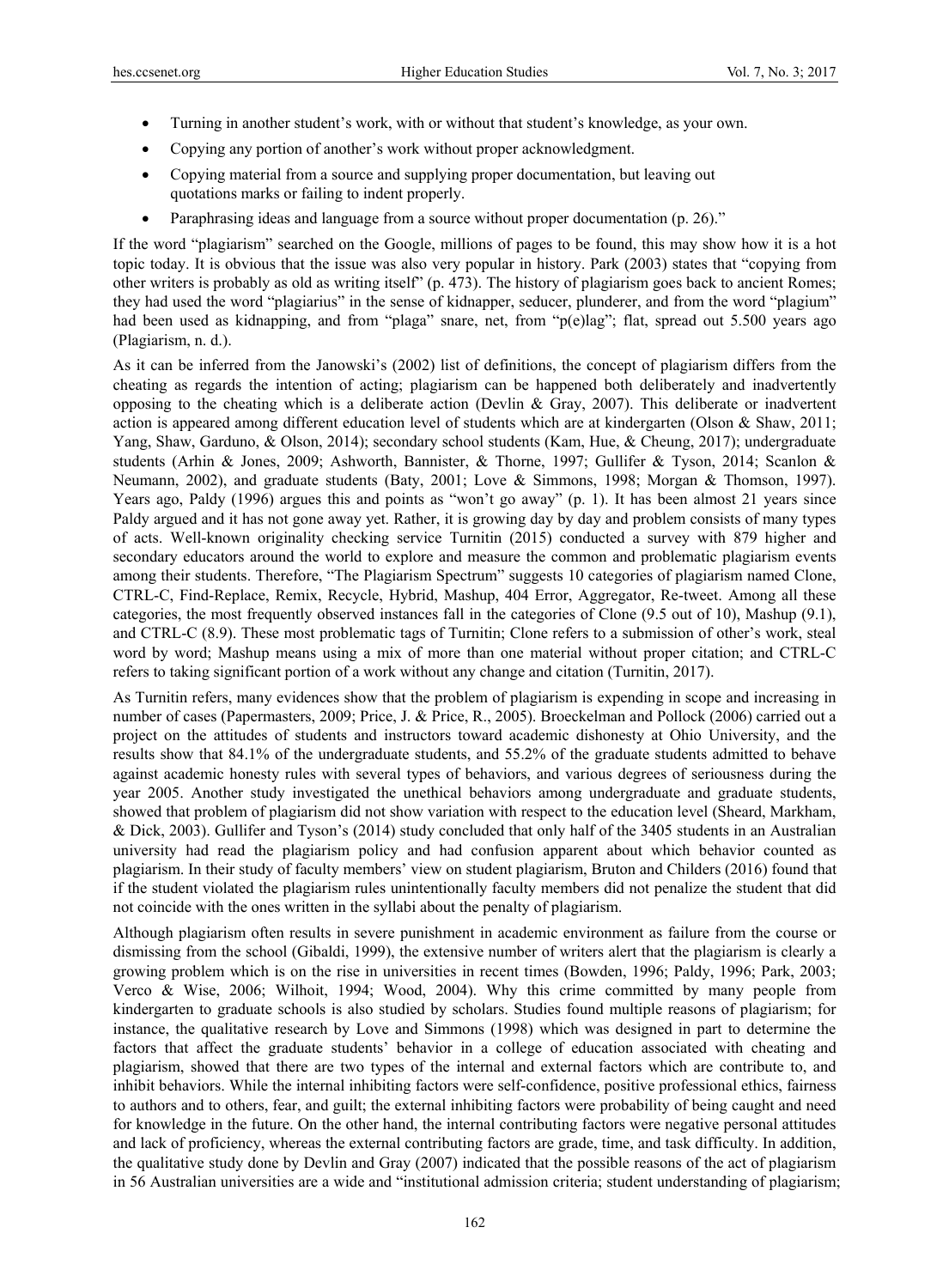poor academic skills; a range of teaching and learning factors; personality factors and external pressures" (p. 181). The inhibiting factors may show difference with respect to grade level. Although graduate students had other rationales to get admission or success, or being published in second-language, the studies with undergraduate students showed lack of understanding the concept of plagiarism, and the consequences of it (Ehrich, Howard, Mu, & Bokosmaty, 2016). Furthermore, time constraints and overloaded courses were also other inhibiting factors leading students to plagiarize. Gururajan and Roberts (2005) conducted a study to explore the students' attitudes toward this ethical and moral matter, and found that both tutors and students have unanimous attitudes towards the justification of plagiarism by workload.

Although there is a growing body of literature focus on the student plagiarism in terms of its definitions, prevalence, what lead the students to plagiarize, and the consequences, "students have no monopoly on plagiarism as a form of dishonest behaviour" (Park, 2010, p. 473). Even teachers, instructors, and authors of research often plagiarize. Many studies showed that supervisors or other academic staff had also plagiarized (Bruten & Childers, 2016; Martin, 1986; Witton, 1973). This is a dangerous and severe problem of academy since this staff is expected to teach what the plagiarism is to students.

The most comprehensive project was conducted by the team of Education Policy Research and Application Centre of Istanbul's Bogazici University by examining 470 master's theses and 130 doctoral dissertations published between 2007 and 2016 in Turkey. The project group announced that there were "heavy plagiarism" in 34% of the theses; the rate of the plagiarism in the theses of private universities was 46% whereas the rate of plagiarism 31% in public universities (Hurriyet Daily News, 2016). The findings of the project were called as scandal by journalists. This is not new news about the act of plagiarism of our academicians. This of Turkish authors has been also discussed by researchers of other nations in the area of nursing and medical. To illustrate, in her study Amos (2014) found that Turkey was one of the topped countries with the rate of 61.5% plagiarism in biomedical literature published in PubMed between 2008 and 2012. While the situation is so severe with these figures, how much do the researchers devote time and energy to explore the students and academic staff's concepts, rationales and consequences of the acts of plagiarism in Turkey? Within this context, the purpose of this study is to review the most current published literature on the topic of plagiarism in Turkish context.

#### **2. Method**

#### *2.1 Research Design*

The present study was designed as a review study aiming to "synthesize research findings to determine the true state of knowledge in relation to the phenomena in question" (Krathwohl, 1998, p. 553). Within this frame, the objective of the present review is to draw a clear interpretation of the research for policy makers and researchers who are interested in the topic of plagiarism. More closely, this review analyzes the contents and findings of the earlier studies conducted on plagiarism between 2007 and 2017 in the area of social sciences. The study included not only the manuscripts of indexed journals but also the master's theses and doctoral dissertations published between the given ranges.

#### *2.2 Data Collection and Analysis Procedures*

The following databases were searched for the relevant articles; Australian Education Index, British Education Index, ERIC, EBSCO, DOAJ, Index Copernicus, SCOPUS, Social Sciences Citation Index, Google Scholar, and TUBITAK ULAKBIM. To find appropriate research, the following keywords used in the search; plagiarism in Turkey, research ethics in Turkey, unethical research, and academic dishonesty. In case of articles were written in Turkish, the search were handled both in Turkish and English languages. By using university reference librarian link, the full texts of each article were downloaded. There were 45 articles on plagiarism published in Turkey between 2007 and 2017. The articles out of the field of social sciences were eliminated. In total 32 articles were found written on the plagiarism by the authors of Turkish universities. However, 18 of them were excluded from the sample since they did not include any research processes. They were mostly opinion papers on the concept of plagiarism, and some of them were explaining what they experienced with the law process as a victim. Therefore, total of 14 articles were included in the study. For the theses and dissertations, Higher Education Council theses database was visited and three master's theses and one doctoral dissertation were met. Among these, to prevent the duplication in the sample, the doctoral dissertation and one of the master's theses were also excluded from the sample since they were published as an article, too. One master's thesis conducted in 2008 was also eliminated since there was not digital publishing permit to Higher Education Council's database by its author. To sum up, in total of 14 articles and one master's thesis comprised of the sample of the study.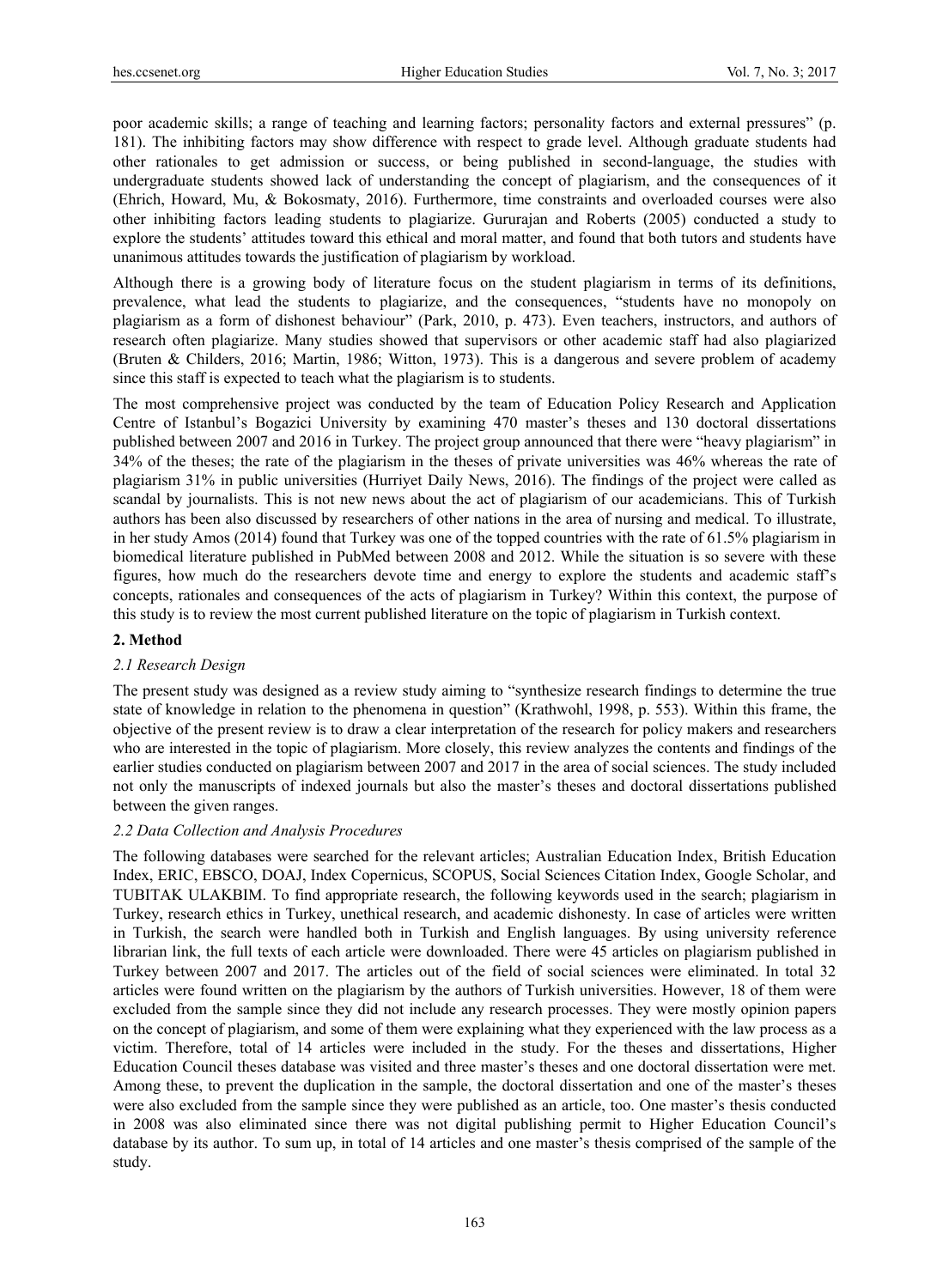In this study, the qualitative data collected through documents were subjected to both descriptive and content analyses to explore the research purposes including both contents and contexts, and the results of the studies in the sample. First of all, all the studies were descriptive categorized in terms of their content, publication year, and sample. Then the patterns of the purposes and results of the studies were explored and categorized.

### **3. Findings**

To review the recent studies in Turkish context, 10 databases were searched and found 14 articles and one master's thesis in the social sciences. According to the Table 1, four of the studies were published in 2014, and rest of them distributed fairly according to years. Whereas there were two experimental design researches; most of the studies carried out as a survey study. The number of qualitative studies is three, and there was only one mixed design research. When the samples of the studies were examined, it was found that most of the research were done with university students. The research downloaded from the databases were classified with respect to publication year, content, design, sample and findings, and presented in Table 1. The research was presented in a time order from the most recent to the least.

| Research          | Year | Content                                            | Design                 | Sample                       | Findings                                                                                                                                             |  |
|-------------------|------|----------------------------------------------------|------------------------|------------------------------|------------------------------------------------------------------------------------------------------------------------------------------------------|--|
| Article 1<br>2017 |      | Elimination of<br>misconceptions on                | Experimental<br>design | Secondary school<br>students | Fail to reject hypothesis                                                                                                                            |  |
|                   |      | plagiarism                                         | Survey                 |                              |                                                                                                                                                      |  |
| Article 2         | 2017 | Views on plagiarism                                | Quantitative           | Turkish and American         | Cultural differences found                                                                                                                           |  |
|                   |      |                                                    | Survey                 | university students          |                                                                                                                                                      |  |
| Article 3         | 2016 | Views on plagiarism                                | Ouantitative           | Graduate students            | Found knowledgeable                                                                                                                                  |  |
|                   |      |                                                    | Survey                 |                              |                                                                                                                                                      |  |
| Article 4         | 2015 | Views on plagiarism                                | Quantitative           | Turkish and German           | Cultural differences found                                                                                                                           |  |
|                   |      |                                                    | Survey                 | university students          |                                                                                                                                                      |  |
| Article 5         | 2014 | Tendencies and reasons of<br>Internet plagiarism   | Quantitative           | University students          | Gender, department and length of                                                                                                                     |  |
|                   |      |                                                    | Survey                 |                              | computer use were found to be<br>significant factors                                                                                                 |  |
| Article 6         | 2014 | Views on Internet plagiarism<br>experiences        | Oualitative            | University students          | Reasons of plagiarism explored;<br>personal characteristics, peer relations,<br>role of instructors, use of technology,                              |  |
|                   |      |                                                    | Interview              |                              |                                                                                                                                                      |  |
|                   |      | Focus group<br>interview                           |                        | the weight of course         |                                                                                                                                                      |  |
| Article 7         | 2014 | Tendencies to make<br>plagiarism                   | Quantitative           | University students          | Gender, age, department they studied,<br>year of study and SES level were<br>found to be significant factors                                         |  |
|                   |      |                                                    | Survey                 |                              |                                                                                                                                                      |  |
| Thesis 1          | 2014 | Reasons of internet<br>plagiarism                  | Mixed                  | Secondary school<br>students | Reasons of plagiarism; heavy course<br>load, too much homework and<br>clearance of homework                                                          |  |
| Article 8         | 2013 | Knowledge and types of<br>plagiarism               | Ouantitative           | University students          | Insufficient knowledge, Internet                                                                                                                     |  |
|                   |      |                                                    | Survey                 |                              | plagiarism is the most common                                                                                                                        |  |
| Article 9         | 2011 | Reducing plagiarism                                | Experimental<br>design | University students          | Turnitin is effective in reducing<br>plagiarism                                                                                                      |  |
|                   |      |                                                    | Survey                 |                              |                                                                                                                                                      |  |
| Article 10        | 2011 | Views on instructor role in<br>Internet plagiarism | Ouantitative           | University students          | Instructor s' reading and checking the                                                                                                               |  |
|                   |      |                                                    | Survey                 |                              | contents of the homework, giving<br>information about what the plagiarism<br>is, explaining the consequences of<br>plagiarism affect the tendency of |  |

|  |  |  | Table 1. Database of research published between 2007 and 2017 on plagiarism in social sciences |
|--|--|--|------------------------------------------------------------------------------------------------|
|  |  |  |                                                                                                |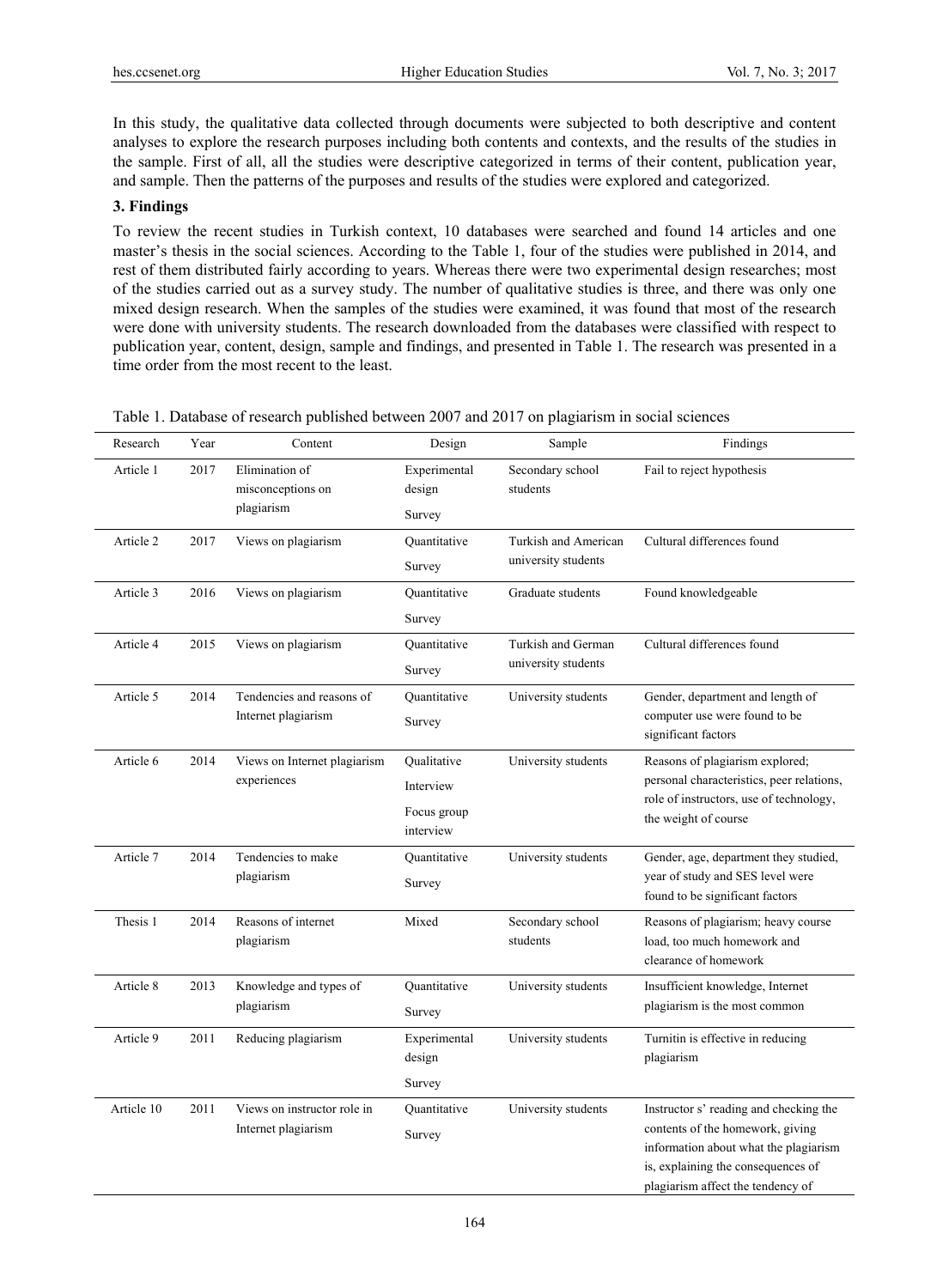|            |      |                                               |                          |                                         | plagiarism                                                                                                                                                                                                                        |
|------------|------|-----------------------------------------------|--------------------------|-----------------------------------------|-----------------------------------------------------------------------------------------------------------------------------------------------------------------------------------------------------------------------------------|
| Article 11 | 2010 | Knowledge, views on<br>plagiarism and reasons | Quantitative<br>Survey   | Graduate students                       | Graduate students had negative<br>attitudes. Reasons; publishing in<br>second language, time constraints, lack<br>of comprehensive knowledge on<br>plagiarism                                                                     |
| Article 12 | 2009 | Reasons and solutions of<br>plagiarism        | Oualitative<br>Interview | University-secondary<br>school students | Lack of awareness about plagiarism,<br>lack of knowledge about writing<br>research papers, lack of motivation to<br>do research, lack of freedom to express<br>their own opinions or voices, negative<br>attitude towards writing |
| Article 13 | 2009 | Develop a scale on<br>plagiarism tendency     | Quantitative<br>Survey   | University students                     | 22 item-scale was developed with 4<br>subscales                                                                                                                                                                                   |
| Article 14 | 2007 | Reasons and solutions of<br>plagiarism        | Oualitative<br>Document  | University students                     | The reasons; limited time, course<br>requirements. Solutions;<br>thought-provoking homework, enough<br>time to submit homework                                                                                                    |

Based on the document analysis results, there were three main categories describing the rationales of the current research which are "views on plagiarism", "tendency and knowledge of plagiarism" and "reasons and solutions".

The studies in the first category of "views on plagiarism" aimed to figure out what students think about the plagiarism, and they mostly found that they have negative attitudes towards plagiarism. Eret and Gokmenoglu (2010) found that graduate students in a high ranking university have negative attitudes towards plagiarism, but they did not have a comprehensive knowledge on it. However, a more recent study of Kocak and Ozbek's (2016) concluded that more 90% of the master's and doctorate students in the sample found the given cases of plagiarism unethical such as "Citing without providing a reference", "Publishing an article by translating it without the permission of its author", "Using someone else's quantification approach without permission", and "Publishing someone else's research with own name". The study conducted with 193 undergraduate students of Hacettepe University and 107 undergraduate students of University of North Carolina at Chapel Hill to explore their views on plagiarism resulted in cultural differences. According to findings, students of University of North Carolina at Chapel Hill already knew what the plagiarism was before being admitted to the university and had fewer tendencies towards showing the act of plagiarism (Ozenc Ucak & Unal, 2017). Another cross-cultural study was carried out with German and Turkish university students to figure out their perception of plagiarism. Findings indicated that German students had a higher sensitivity to plagiarism and were better in identifying it (Kayaoglu, Erbay, Flitner, & Saltas, 2015). Studies showed that if the students had insufficient knowledge on plagiarism, they had more tendencies to plagiarism. Avarogullari and Ata (2013) pointed that almost half of the students in Mugla Sitki Kocaman University heard the issue for the first time. The tendencies of students changed with respect some characteristics. According to these recent studies, gender, department, year of the education, and socio-economic status level were the significant factors affecting the tendencies of university students (Eret & Ok, 2014; Gumusgul, Ustun, Isik, & Demirel, 2014). Both two studies found that males had higher tendency to plagiarism. Moreover, teacher candidates of computer education and instructional technology department showed more tendency to internet plagiarism compared with other departments of faculties of education.

Finally, the reasons of plagiarism were explored by four studies. Eret and Ok (2014) conducted a survey study and found that the factors affecting university students' tendency to were time constraints, heavy workload, and difficulty of the assignments/projects. Similarly, Ersoy (2014) also studied on the reason of plagiarism, and interviewed with the students who reported as made plagiarism. The findings showed that personal characteristics, peer relations, role of instructors, use of technology, and the weight of course were the rationale behind their plagiarism acts. Secondary school students also made plagiarism since there were heavy course load, too much homework and clearance of homework (Uzun, 2014). Furthermore, Ersoy and Ozden (2011) found that if the instructors give information about the plagiarism, read and check the contents of homework in detail, and explain the consequences of plagiarism, the tendency of university students to plagiarism decreases. Different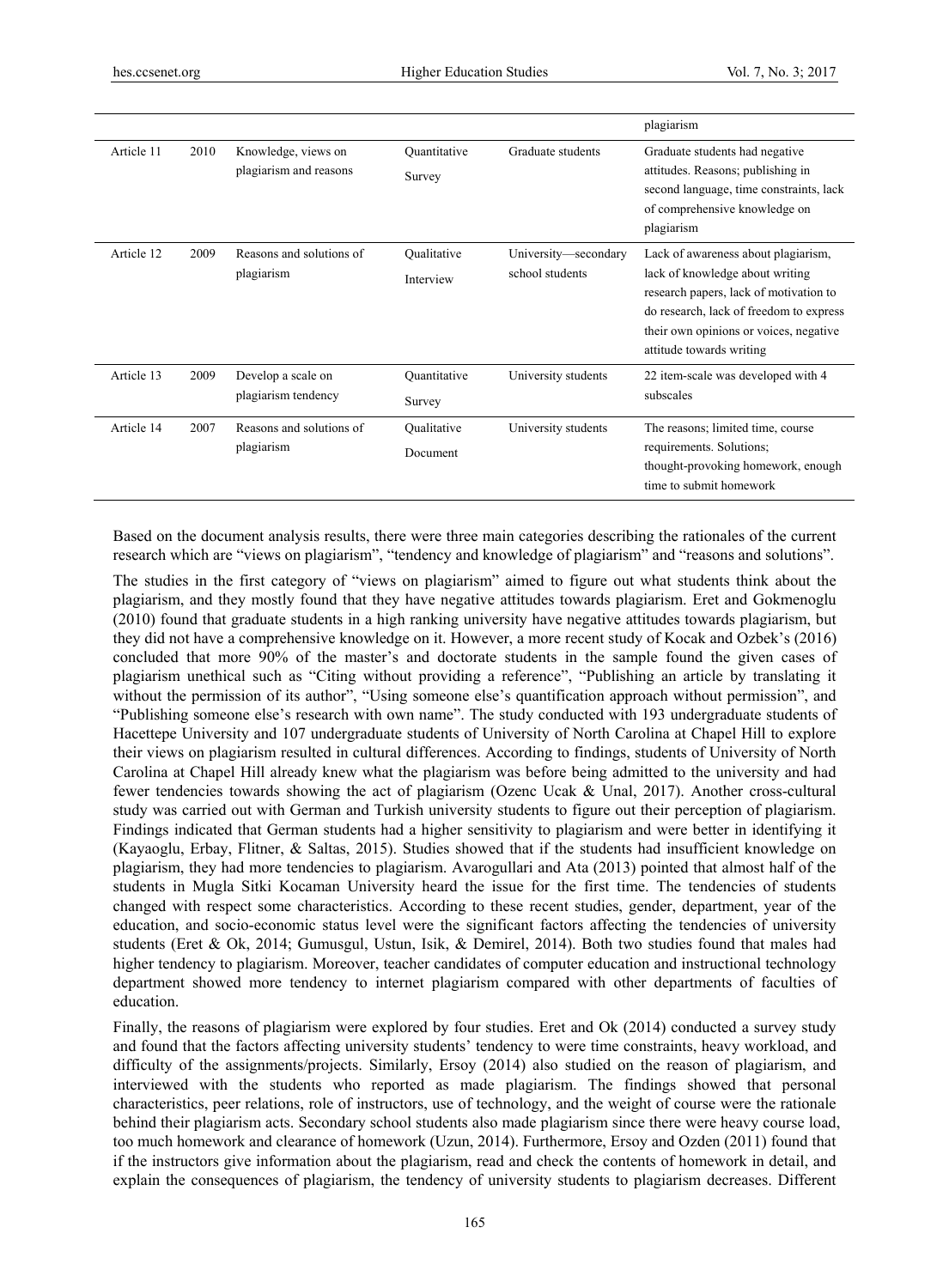from these findings, Eret and Gokmenoglu (2010) mentioned the being have to publish in a foreign language was another factor of plagiarism among graduate students. Moreover, Rocha Erkaya (2009) also ordered the reasons of plagiarism among high school and university students as their lack of awareness about plagiarism, lack of knowledge about writing research papers, lack of motivation to do research, lack of freedom to express their own opinions or voices, and negative attitude towards writing.

#### **4. Discussion and Conclusion**

Plagiarism by students is a moral concern since it generates important ethical and moral matters about intended and existing behaviors, and applications (Park, 2003). Although the literature of this concern has been growing day by day, according to the findings of this study, plagiarism was studied rarely by the authors who worked in Turkish contexts. There were 15 researches meeting the criteria of this study. Most of the samples composed of university and high school students. Nearly all the studies reported the views and knowledge level of students on plagiarism. There are vast amount of self-report studies in the literature (Rakovski & Levy, 2007). These studies measure to what extend students do plagiarism, and why due to their own reports. As parallel with the trend in literature, almost all the studies in the sample are self-report plagiarism research. For instance, Ersoy (2014) worked on the individuals' self-reporting plagiarism experiences with focus group interviews. However, this strategy has been also criticized by scholars owing to the fact that this design heavily based on the honesty of the participants who showed dishonest behavior (Newstead, Franklyn-Stokes, & Armistead, 1996); "Self-reporting of any behaviour is problematic; self-reporting of dishonest behaviour is even more challenging" (Scanlon & Neumann, 2002, p. 378) causing the severe validity and the credibility of the self-reporting problems for survey studies, too. According to Walker (2010) the rationale behind this validity problem is the lack of standardization of surveys using to detect perceptions of participants on plagiarism. In this context, the standardization was also not met by Turkish authors in the sample except for the one research by Eminoglu and Nartgun (2009) which was a scale development study itself. To prevent from the validation problem of self-reporting studies, the research needs to be designed a mixed methodology studies and triangulated for validation by the document analysis to detect participants' plagiarism acts on their recent documents (Denzin, 2012).

Literature says that this dire problem has arisen from the widespread internet usage with the age of technology (Paynter & Mills, 2004; Sisti, 2007). Parallel with this, the studies in the sample also focus on the effect of Internet usage on the plagiarism act of students. The studies also showed that Internet make their plagiarism act is easier. Moreover, students in these studies claimed that they were not aware of taking sentences from Internet was an act of dishonesty (Eret & Ok, 2014).

The literature of plagiarism is also interested in detecting infringement among certain groups, the reasons for committing plagiarism and the prevention strategies. Similar with the literature, the studies in the present sample dealt with the same issues of plagiarism. All the results of these studies need to be considered seriously by faculty members and teachers. If they propose students mind busting project topics to be submitted in an acceptable time period, arrange the courses' workloads by cooperating with other courses' instructors, give clear definition of the plagiarism in the syllabi, teach how to detect, check and prevent plagiarism, and inform students obviously about the consequences of the dishonesty, and act consistently when enforcing the sanctions, the violation of plagiarism rules may decrease (Babaii & Nejadghanbar, 2017; Ersoy & Ozden, 2011; Uzun, 2014). This issue is vital not only for the level of morality of the nations but this act also affects the level of learning directly. To illustrate, the research by McGregor and Williamson (2005) explored the difference in learning between the students who plagiarize most and who plagiarized least, and the results indicated that the students who plagiarized most were less familiar with the content, remembered less about them a month later, and had less interest, willingness and enthusiasm to learn or understand the content. Furthermore, it prevents students.

According to literature besides students, academicians also do plagiarism since "Easily availability of reading materials/text on the internet. Study Pressure on students. Disorganization of syllabus for examination. Poor study habits of students and teachers. Cut-and-Paste culture in research and academic community. Lack of understanding of seriousness of plagiarism. Lack of strict academic discipline. Lack of research methods skills. Lack of referencing/citation skills. Workload and stressful environment" (Singh, Ram, & Satsangi, 2015, p. 230). In addition to these, literature also showed that the authors do plagiarism due to the fact that they have low writing skills, and have to publish in second language (Pecorari & Petric, 2014).

Existing research in Turkey in the last ten years, among 15 studies, provides limited information about the extent of academicians do plagiarism. Only two studies of the sample were conducted with graduate students in Turkey. Furthermore, plagiarism is a growing problem of publishing academic work (Bakhtiyari et al., 2014), however, there have not been any studies carried out to explore the academic staff's views, knowledge level, plagiarism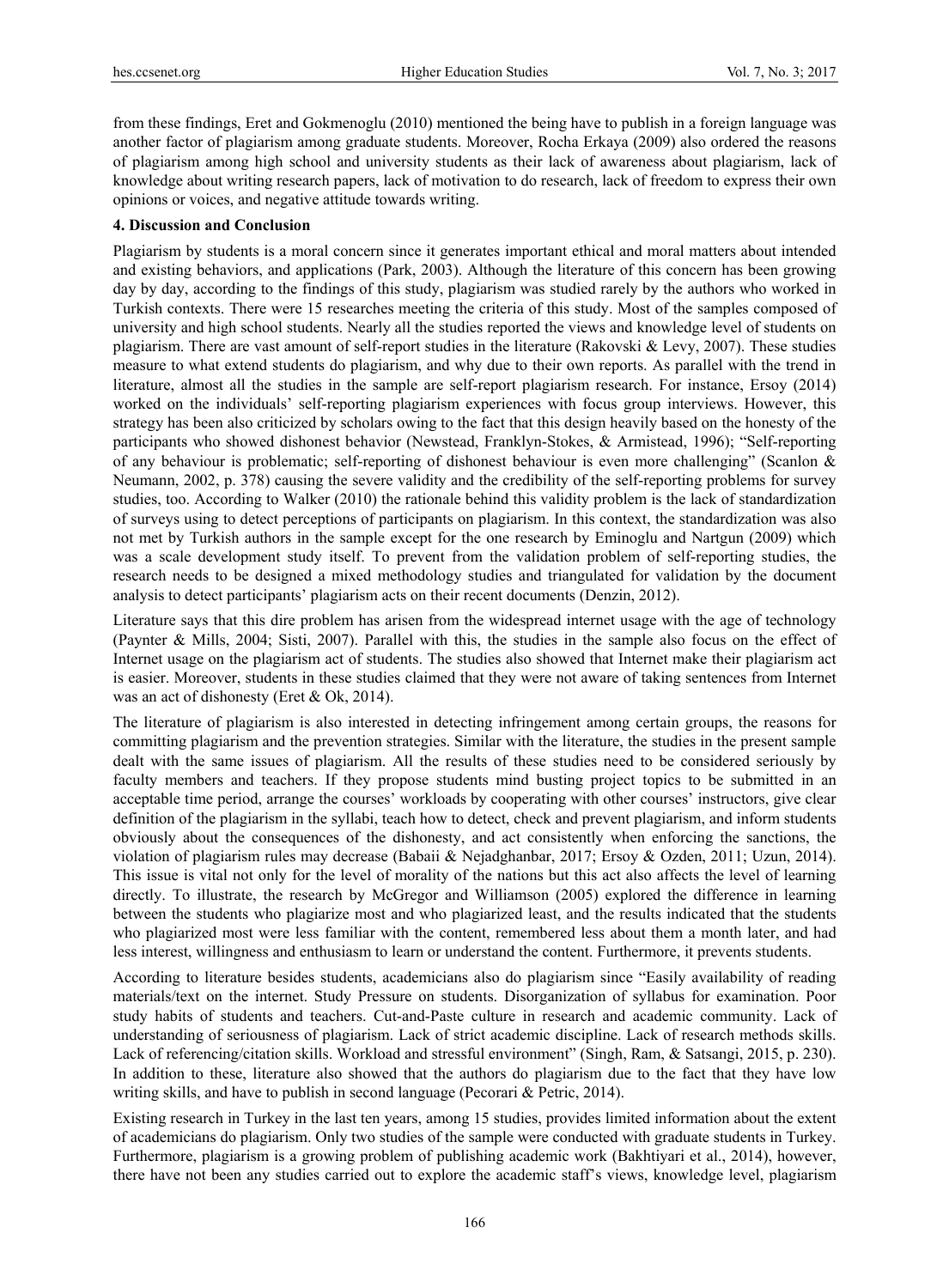experiences yet. The existing research in the recent years, not only focusing on the student plagiarism but also the plagiarism of professors (ex. Jeffery & Fries, 2011; Roig, 2001). Researchers are accepted as one of the most well-informed groups in academic dishonesty, however, the researchers rarely have studied on the academic dishonesty among Turkish graduate students and academicians. There were many plagiarism events faced by many authors in the country as the author of this study witnessed by being a victim in Turkey. One of the loudest events was experienced with theoretical physicians in 2007 which included 15 authors and 70 papers (Brumfiel, 2007). These papers and authors were removed from arXiv, some of them were dismissed from the universities but some of them were not. Their most popular defense was that they were just "borrowing better English" (Kaya, 2014; Yilmaz, 2007). There are many such incidents and the cases are not over for many years. In this Turkish context, it is still surprising why academicians conduct research on plagiarism of graduate students, professors, and the published journal papers. Knowing the faculty member's behaviors' significant influence on the formation of a student's values and standards (Swazey, Anderson, & Louis, 1993), educating prospective academicians in high ethical and moral environment is very vital for the future of the academy. The unethical plagiarism behaviors give harm to both the plagiarized authors and readers in many ways; dishonoring authors, causing decrease in their work, and misleading readers (Scanlon, 2007). How these severe level of plagiarism in Turkey will affect the future behaviors of an individuals, and the degree of educational institutions academic attainments will be seen soon.

#### **References**

- Amos, K. (2014). The ethics of scholarly publishing: Exploring differences in plagiarism and duplicate publication across nations. *Journal of Medical Library Association*, *102*(2), 87-91. https://doi.org/10.3163/1536-5050.102.2.005
- Arhin, A. O., & Jones, A. A. (2009). A multidiscipline exploration of college students' perceptions of academic dishonesty: Are nursing students different from other college students? *Nurse Education Today*, *29*(7), 710-714. https://doi.org/10.1016/j.nedt.2009.03.001
- Ashworth, P., Bannister, P., & Thorne, P. (1997). Guilty in whose eyes? University students' perceptions of cheating and plagiarism in academic work and assessment. *Studies in Higher Education*, *22*(2), 187-203. https://doi.org/10.1080/03075079712331381034
- Avarogullari, M., & Ata, B. (2013). Social studies teacher candidates and plagiarism: Their foreknowledge, prevalence of plagiarism, and methods they use. *Gaziosmanpaşa Journal of Scientific Research*, *4*, 94-107.
- Babaii, E., & Nejadghanbar, H. (2017). Plagiarism among Iranian graduate students of language studies: Perspectives and causes. *Ethics & Behavior*, *27*(3), 240-258. https://doi.org/10.1080/10508422.2016.1138864
- Bakhtiyari, K., Salehi, H., Embi, M. A., Shakiba, M., Zavvari, A., Shahbazi-Moghadam, M., ... Mohammadjafari, M. (2014). Ethical and unethical methods of plagiarism prevention in academic writing. *International Education Studies*, *7*(7), 52-62. https://doi.org/10.5539/ies.v7n7p52
- Baty, P. (2001). Cambridge postgrad fights to clear his name. *Times Higher Education Supplement*, *9*.
- Bowden, D. (1996). Coming to terms: Plagiarism. *The English Journal*, *85*(4), 82-84. https://doi.org/10.2307/819650
- Broeckelman, M. A., & Pollock, T. P. (2006). *An honest look at academic dishonesty at Ohio University*. Ohio: School of Communication Studies.
- Brumfiel, G. (2007). Turkish physicists face accusations of plagiarism. *Nature*, *449*(8). https://doi.org/10.1038/449008b
- Bruton, S., & Childers, D. (2016). The ethics and politics of policing plagiarism: A qualitative study of faculty views on student plagiarism and Turnitin. *Assessment & Evaluation in Higher Education*, *41*(2), 316-330. https://doi.org/10.1080/02602938.2015.1008981
- Denzin, N. K. (2012). Triangulation 2.0. *Journal of Mixed Method Research*, *6*(2), 80-88. https://doi.org/10.1177/1558689812437186
- Devlin, M., & Gray, K. (2007). In their own words: A qualitative study of the reasons Australian university student plagiarise. *Higher Education Research and Development*, *26*(2), 181-198. https://doi.org/10.1080/07294360701310805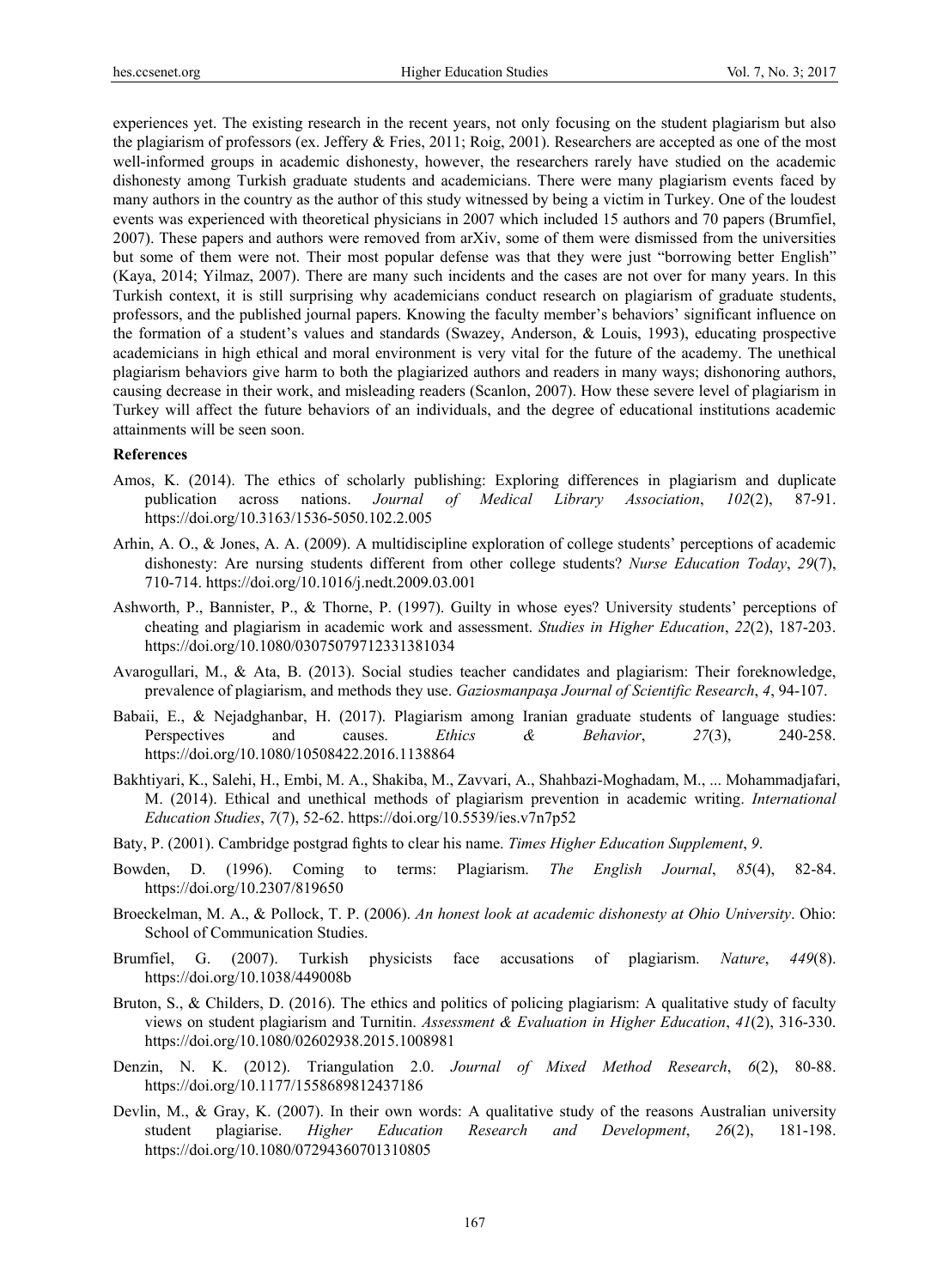- Ehrich, J., Howard, S. J., Mu, C., & Bokosmaty, S. (2016). A comparison of Chinese and Australian university students' attitudes towards plagiarism. *Studies in Higher Education*, *41*, 231-246. https://doi.org/10.1080/03075079.2014.927850
- Eret, E., & Gökmenoğlu, T. (2010). *Plagiarism in Higher Education*. World Conference on Educational Sciences, Istanbul/Turkey.
- Eret, E., & Ok, A. (2014). Internet plagiarism in higher education: Tendencies, triggering factors and reasons among teacher candidates. *Assessment & Evaluation in Higher Education*, *39*(8), 1002-1016. https://doi.org/10.1080/02602938.2014.880776
- Ersoy, A. (2014). I was not aware i plagiarized from online resources: A phenomenological research. *Pamukkale University Journal of Education*, *35*, 47-60. https://doi.org/10.9779/PUJE654
- Ersoy, A., & Ozden, M. (2011). The views of teacher candidates regarding the role of instructor in plagiarizing from Internet in their assignments. *Elementary Education Online*, *10*(2), 608-619.
- Gibaldi, J. (1999). *MLA handbook for writers of research papers* (5th ed.). New York: The Modern Language Association of America.
- Groom, N. (2000). The fine art of making it by faking it. *Times Higher Education Supplement*, *7*, 18-19.
- Gullifer, J. M., & Tyson, G. A. (2014). Who has read the policy on plagiarism? Unpacking students' understanding of plagiarism. *Studies in Higher Education*, *39*(7), 1202-1218. https://doi.org/10.1080/03075079.2013.777412
- Gumusgul, O., Ustun, U. D., Isik, U., & Demirel, D. H. (2014). Evaluation of academic dishonesty level of students studying at school of physical education and sports. *Ankara Üniversitesi Spor Bil. Fak.*, *11*(2), 131-138.
- Gururajan, R., & Roberts, D. (2005). *Attitude towards plagiarism in information systems in Australian universities*. Paper to be presented at the 9<sup>th</sup> Pacific Asia Conference on Information Systems, Bangkok.
- Hurriyet Daily News. (2016). *Plagiarism scandal hits Turkish academia*. Retrieved July 22, 2017, from http://www.hurriyetdailynews.com/plagiarism-scandal-hits-turkish-academia-.aspx?pageID=238&nID=101 141&NewsCatID=341
- Janowski, A. (2002). Plagiarism: Prevention, not prosecution. *Book Report*, *21*(2), 26-28.
- Jeffery, D. D., & Fries, J. (2011). Unauthorized uses of a coauthored work and a doctoral dissertation. *Ethics & Behavior*, *21*(2), 118-126. https://doi.org/10.1080/10508422.2011.551469
- Kam, C. C. S., Hue, M. T., & Cheung, H. Y. (2017). Plagiarism of Chinese secondary school students in Hong Kong. *Ethics & Behavior*, *0*(0), 1-20. https://doi.org/10.1080/10508422.2017.1333909
- Kaya, A. (2014). What the Turkish higher education system needs: A revolution. *Turkish Review*, *4*(5), 496.
- Kayaoglu, M. N., Erbay, S., Flitner, C., & Saltas, D. (2015). Examining students' perceptions of plagiarism: A cross-cultural study at tertiary level. *Journal of Further and Higher Education*, *40*(5), 682-705. https://doi.org/10.1080/0309877X.2015.1014320
- Kocak, F., & Ozbek, O. (2016). Views of postgraduate students regarding research ethics in Turkey. *Journal of Human Sciences*, *13*(2), 3560-3570. https://doi.org/10.14687/jhs.v13i2.3780
- Krathwohl, D. R. (1998). *Methods of educational and social science research: An ıntegrated approach* (2nd ed.). Longman, New York.
- Love, P. G., & Simmons, J. (1998). Factors influencing cheating and plagiarism among graduate students in a college of education. *College Student Journal*, *32*(4), 539-550.
- Martin, B. (1986). Academic exploitation. In B. Martin, C. M. Baker, C. Manwell, & C. Pugh (Eds.), *Intellectual Suppression: Australian Case Histories, Analysis and Responses* (pp. 59-62). Sydney: Angus & Robertson.
- Morgan, B., & Thomson, A. (1997). Keele to probe standard of PhDs. *Times Higher Education Supplement*, *7*.
- Newstead, S. E., Franklyn-Stokes, A., & Armistead, P. (1996). Individual differences in student cheating. *Journal of Educational Psychology*, *88*(2), 229-241. https://doi.org/10.1037/0022-0663.88.2.229
- Olson, K. R., & Shaw, A. (2011). "No fair, copycat!" What children's response to plagiarism tells us about their understanding of ideas. *Developmental Science*, *14*, 431-439. https://doi.org/10.1111/j.1467-7687.2010.00993.x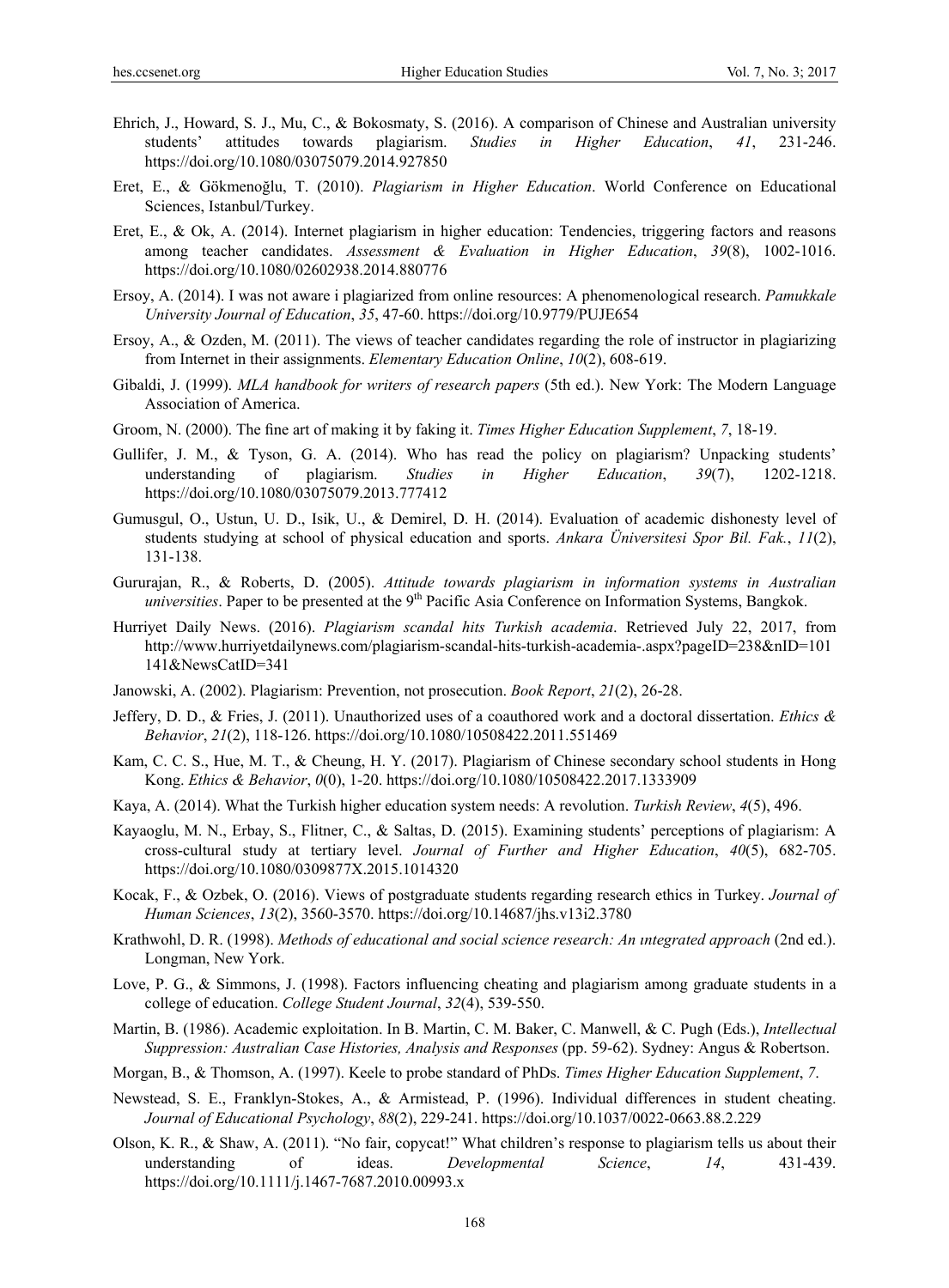- Ozenc Ucak, N., & Unal, Y. (2017). Farklı eğitim ve kültürlerdeki üniversite öğrencilerinin intihal ve kopyaya ilişkin görüş ve davranışları. *Edebiyat Fakültesi Dergisi*, *34*(1).
- Paldy, L. G. (1996). The problem that won't go away: Addressing the causes of cheating. *Journal of College Science Teaching*, *26*(1), 4-6.
- Papermasters. (2009). *What is plagiarism? An attempt to clear the murky waters*. Retrieved from http://www.papermasters.com/what-is-plagiarism.html
- Park, C. (2003). In Other (People's) Words: Plagiarism by university students—Literature and lessons. *Assessment and Evaluation in Higher Education*, *28*(5), 471-488. https://doi.org/10.1080/02602930301677
- Pecorari, D., & Petric, B. (2014). Plagiarism in second-language writing. *Language Teaching*, *47*(3), 269-302. https://doi.org/10.1017/S0261444814000056
- Plagiarism. (n.d.). *In Online Etymology Dictionary*. Retrieved from http://www.etymonline.com/
- Price, J., & Price, R. (2005). Finding the true incidence rate of plagiarism. *International Education Journal*, *6*(4), 421-429.
- Rakovski, C. C., & Levy, E. S. (2007). Academic dishonesty: Perceptions of business students. *College Student Journal*, *41*(2), 466-481.
- Rocha Erkaya, O. (2009). Plagiarism by Turkish students: Causes and solutions. *Asian EFL Journal*, *11*(2), 86-103.
- Roig, M. (2001). Plagiarism and paraphrasing criteria of college and university professors. *Ethics & Behavior*, *11*(3), 307-323. https://doi.org/10.1207/S15327019EB1103\_8
- Scanlon, P. M. (2007). Song from myself: An anatomy of self-plagiarism. *Plagiary: Cross-Disciplinary Studies in Plagiarism, Fabrication, and Falsification*, *2*(1), 1-10.
- Scanlon, P. M., & Neumann, D. R. (2002). Internet plagiarism among college students. *Journal of College Student Development*, *43*, 374-385.
- Sheard, J., Markham, S., & Dick, M. (2003). Investigating differences in cheating behaviours of IT undergraduate and graduate students: The maturity and motivation factors. *Higher Education Research Development*, *22*(1), 91-108. https://doi.org/10.1080/0729436032000056526
- Singh, B. P., Ram, M., & Satsangi, A. K. (2015). Plagiarism detection service: Its benefits and challenges for academicians and researchers. In P. Rai, R. K. Sharma, P. K. Jain, & A. Singh (Eds.), *Transforming dimension of ıpr challenges for new age libraries* (pp. 227-237). New Delhi: National Law University Delhi Press.
- Sisti, D. A. (2007). How do high school students justify Internet plagiarism? *Ethics & Behavior*, *17*(3), 215-231. https://doi.org/10.1080/10508420701519163
- Stern, E. B., & Havlicek, L. (1986). Academic misconduct: Results of faculty and undergraduate surveys. *Journal of Allied Health*, *15*(2), 129-142.
- Swazey, J. M., Anderson, M. S., & Louis, K. S. (1993). Ethical problems in academic research. *American Scientist*, *81*, 542-553.
- Thomas, M. W. (2000). Eschewing credit: Heywood, Shakespeare and plagiarism before copyright. *New Literary History*, *31*(2), 277-294. https://doi.org/10.1353/nlh.2000.0025
- Turnitin. (2015). *White paper—The Plagiarism Spectrum Instructor Insights into the 10 Types of Plagiarism*.
- Turnitin. (2017). *The Plagiarism Spectrum: Tagging ten types of unoriginal work*. Retrieved June, 2017, from http://turnitin.com/assets/en\_us/media/plagiarism\_spectrum.php
- Uzun, F. (2014). *Ortaokul öğrencilerinin dijital aşırmacılık durumları ve aşırmacılık nedenlerinin belirlenmesi* (Unpublished Master's Thesis). Necmettin Erbakan University, Konya, Turkey.
- Verco, K. L., & Wise, M. J. (1996, July). *Software for detecting suspected plagiarism: Comparing structure and attribute-counting systems*. Paper to be presented at the First Australian Conference on Computer Science Education, Sydney/Australia.
- Walker, J. (2010). Measuring plagiarism: Researching what students do, not what they say they do. *Studies in Higher Education*, *35*(1), 41-59. https://doi.org/10.1080/03075070902912994
- Whiteneck, P. (2002). What to do with a thought thief. *Community College Week*, *14*(24), 4-7.